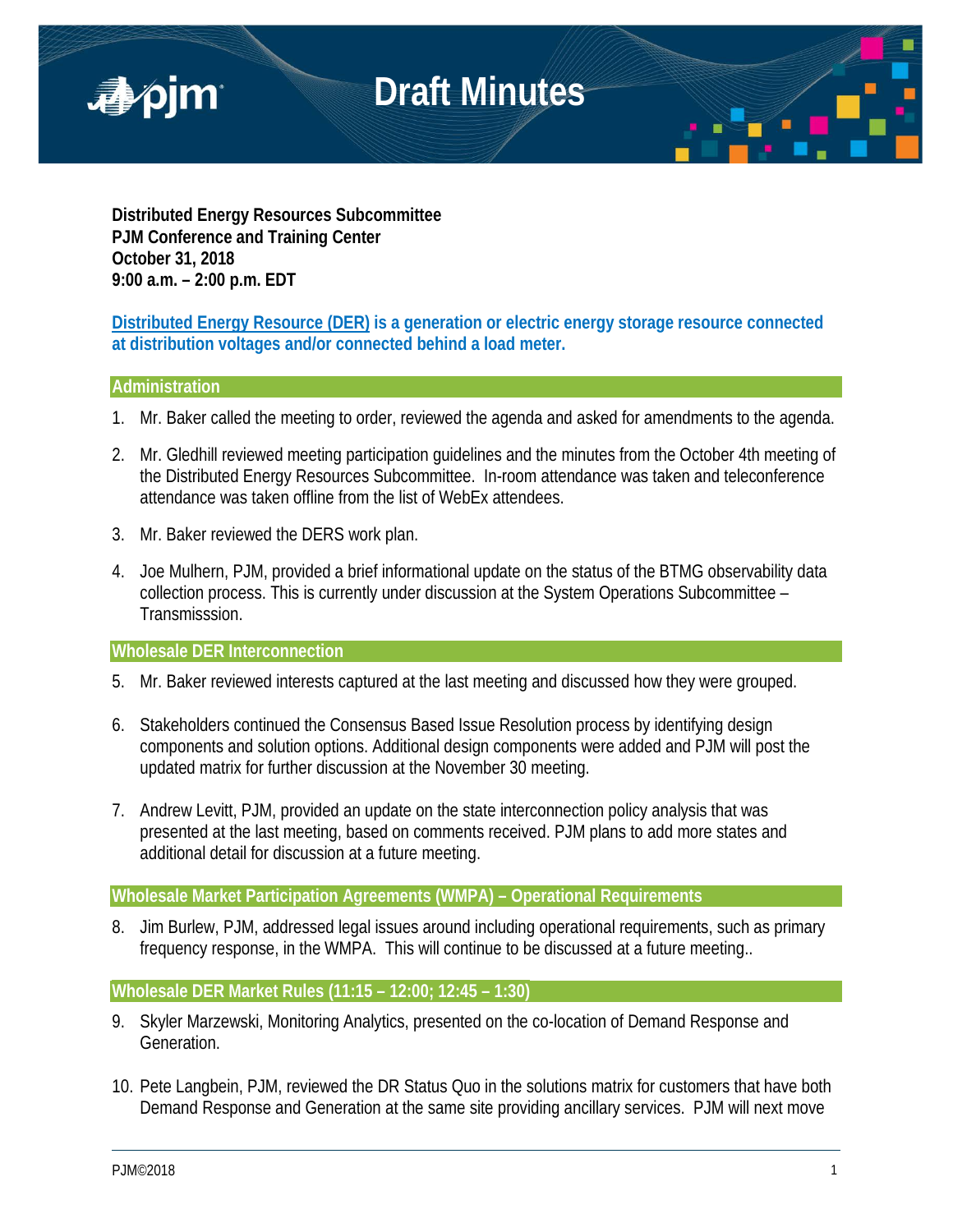

to presenting manual language for further discussion.

### **Wrap-up – Action items, Future Agenda, and Closing Remarks**

11. Mr. Baker closed the meeting by reviewing action items and previewing topics for the next meeting.

### **Future Meeting Dates**

| November 15, 2018 |
|-------------------|
| November 30, 2018 |
| January 14, 2019  |
| February 4, 2019  |
| March 4, 2019     |
| April 15, 2019    |
| May 20, 2019      |
| June 10, 2019     |
| July 15, 2019     |
| August 14, 2019   |
| September 9, 2019 |
| October 7, 2019   |
| November 18, 2019 |
| December 16, 2019 |

2:00 p.m. – 4:00 p.m.<br>
9:00 a.m. – 3:00 p.m. PJM Conference & Training Center/ WebEx 9:00 a.m. – 3:00 p.m.<br>
9:00 a.m. – 3:00 p.m. PJM Conference & Training Center/ WebEx 9:00 a.m. – 3:00 p.m.<br>
9:00 a.m. – 3:00 p.m.<br>
PJM Conference & Training Center/ WebEx<br>
PJM Conference & Training Center/ WebEx P.00 a.m. – 3:00 p.m.<br>
PJM Conference & Training Center/ WebEx<br>
9:00 a.m. – 3:00 p.m.<br>
PJM Conference & Training Center/ WebEx<br>
PJM Conference & Training Center/ WebEx<br>
PJM Conference & Training Center/ WebEx PJM Conference & Training Center/ WebEx 9:00 a.m. – 3:00 p.m.<br>
9:00 a.m. – 3:00 p.m.<br>
PJM Conference & Training Center/ WebEx<br>
PJM Conference & Training Center/ WebEx 9:00 a.m. – 3:00 p.m.<br>
9:00 a.m. – 3:00 p.m.<br>
9:00 a.m. – 3:00 p.m.<br>
9:00 a.m. – 3:00 p.m.<br>
PJM Conference & Training Center/ WebEx<br>
9:00 a.m. – 3:00 p.m.<br>
PJM Conference & Training Center/ WebEx<br>
9:00 a.m. – 3:00 p.m.<br>
PJ PJM Conference & Training Center/ WebEx PJM Conference & Training Center/ WebEx PJM Conference & Training Center/ WebEx 9:00 a.m. – 3:00 p.m.<br>
9:00 a.m. – 3:00 p.m. PJM Conference & Training Center/ WebEx Poo a.m. – 3:00 p.m.<br>
PJM Conference & Training Center/ WebEx<br>
PJM Conference & Training Center/ WebEx 9:00 a.m. – 3:00 p.m.<br>
9:00 a.m. – 3:00 p.m. PJM Conference & Training Center/ WebEx PJM Conference & Training Center/ WebEx

### **Attendance**

| Company                                | Sector                      |
|----------------------------------------|-----------------------------|
| PJM Interconnection, LLC               | Not Applicable              |
| PJM Interconnection, LLC               | Not Applicable              |
| A.F. Mensah, Inc.                      | Other Supplier              |
| Achieving Equilibrium LLC              | <b>Other Supplier</b>       |
| American Municipal Power, Inc.         | <b>Electric Distributor</b> |
| American Municipal Power, Inc.         | <b>Electric Distributor</b> |
| American Transmission Systems, Inc.    | <b>Transmission Owner</b>   |
| Appalachain Power Company              | <b>Transmission Owner</b>   |
| Appalachian Power Company              | <b>Transmission Owner</b>   |
| ConEdison Energy, Inc.                 | Other Supplier              |
| Customized Energy Solutions, Ltd.      | Not Applicable              |
| Customized Energy Solutions, Ltd.*     | Not Applicable              |
| Customized Energy Solutions, Ltd.*     | Not Applicable              |
| Delmarva Power & Light Company         | <b>Electric Distributor</b> |
| Diamond State Generation Partners, LLC | <b>Generation Owner</b>     |
| Dominion Energy Marketing, Inc.        | <b>Generation Owner</b>     |
| Dominion Virginia Power                | Not Applicable              |
| Duke Energy Business Services LLC      | <b>Transmission Owner</b>   |
| Duke Energy Business Services LLC      | <b>Generation Owner</b>     |
| Duke Energy Kentucky, Inc.             | <b>Transmission Owner</b>   |
| Duke Energy Ohio, Inc.                 | <b>Transmission Owner</b>   |
| Duke Energy Ohio, Inc.                 | <b>Transmission Owner</b>   |
|                                        |                             |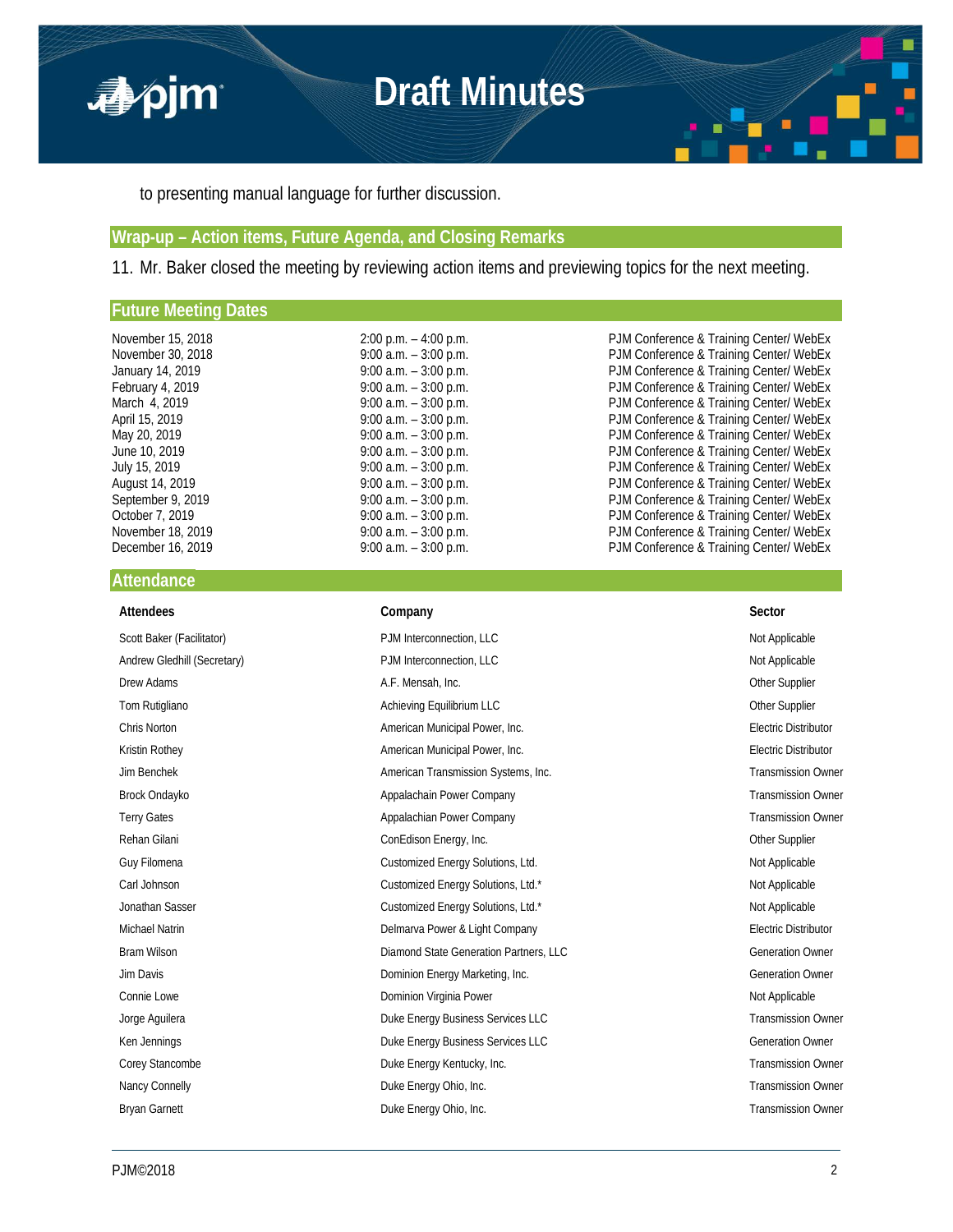

## **Draft Minutes**

Uchenna Nwaichi **Duke Energy Ohio, Inc.** Transmission Owner Janessa Kent **Schwarzer Schwarzer Company Company** Charles and Transmission Owner John Peoples **School Company Company Company Company** Transmission Owner Alex Rosenblatt **Alex Rosenblatt** Company Duquesne Light Company **Transmission Owner** Transmission Owner John Brodbeck **EDP Renewables North America, LLC** Other Supplier John Brodbeck **EDP Renewables North America, LLC EDP Renewables North America, LLC** Malcolm Ainspan **Energy Curtailment Specialists, Inc.** Charges Communication Cher Supplier Bruce Campbell **EnergyConnect, Inc.** Compared Compared Compared Cher Supplier Nathan Charles **Ending English Englisher Energy Not Applicable** Not Applicable Chad Singer Fellon McCord (Fellon McCord Text of Applicable Not Applicable Not Applicable Not Applicable Not Applicable Lou D'Alessandris FirstEnergy Solutions Corp. Transmission Owner Justin Price FirstEnergy Solutions Corp. Transmission Owner Jed Trott Galt Power Inc. Other Supplier Sean Baur **Sean Baur** GlidePath Development LLC **Not Applicable** Not Applicable Tom Hyzinski **Markov Community Community Community Community** GT Power Group Not Applicable Not Applicable David Pratzon Not Applicable Communication Communication Communication Communication Communication Communication Communication Communication Communication Communication Communication Communication Communication Communicati John Webster **Icetec.com, Inc.** Change Icetec.com, Inc. Change Icetec.com, Inc. Other Supplier Jay Marhoefer **Supplier Contained Accord Contained Accord Contained Accord Contained Accord Contained Accord Contained Accord Contained Accord Contained Accord Contained Accord Contained Accord Contained Accord Contained A** Marc Thrum **Intelligent Generation LLC** and the United Supplier Supplier Supplier Megan Wisersky **Madison Gas & Electric Company** Madison Gas & Electric Company **CHI** COMPANY Other Supplier David Mabry **McNees Wallace & Nurick LLC** Not Applicable 2014 Not Applicable Christin Domian **Mitsubishi Electric Power Products Inc.** Not Applicable Not Applicable Skyler Marzewski **Monitoring Analytics, LLC** Not Applicable and Applicable Monitoring Analytics, LLC George Kogut **New York Power Authority** Character Communication of the Supplier Supplier David Brown NJ Board of Public Utilities Number 2012 1999 Not Applicable Brian Hamilton Not Applicable North American Electric Reliability Corporation Not Applicable Courtney Lang Courtney Lang NRG Power Marketing LLC Courtney Lang Generation Owner Christopher Wehr Ohio Edison Company Transmission Owner Madalyn Beban **Natural PJM Interconnection, LLC** Not Applicable Not Applicable Glen Boyle **Calculation** Boyle **PJM Interconnection, LLC** Calculation **Calculation Calculation Not Applicable** Troy Cawley **Not Applicable** PJM Interconnection, LLC **Not Applicable** Not Applicable Joseph Ciabattoni **Material PDM Interconnection, LLC** Not Applicable Not Applicable Danielle Croop **PJM Interconnection, LLC** Not Applicable Not Applicable Michael Del Viscio **Nichael Del Viscio** PJM Interconnection, LLC Not Applicable Thomas DeVita **Construction** PDM Interconnection, LLC **Construction** Applicable Not Applicable David Egan **Not Applicable** PJM Interconnection, LLC **CONSIDENT Accommendance Applicable** Not Applicable Damon Fereshetian **Damon Fereshetian** PJM Interconnection, LLC Not Applicable Andy Ford **Andy Ford PJM Interconnection, LLC** Applicable **PJM Interconnection**, LLC Suzanne Glatz **All and Suzanne Clatz** PJM Interconnection, LLC Not Applicable Not Applicable Andrew Gledhill **Andrew Gledhill** PJM Interconnection, LLC **Applicable** Not Applicable Chantal Hendrzak **Not Applicable** PJM Interconnection, LLC Not Applicable Not Applicable Rebecca Hilderbrand **PJM Interconnection, LLC** Not Applicable Not Applicable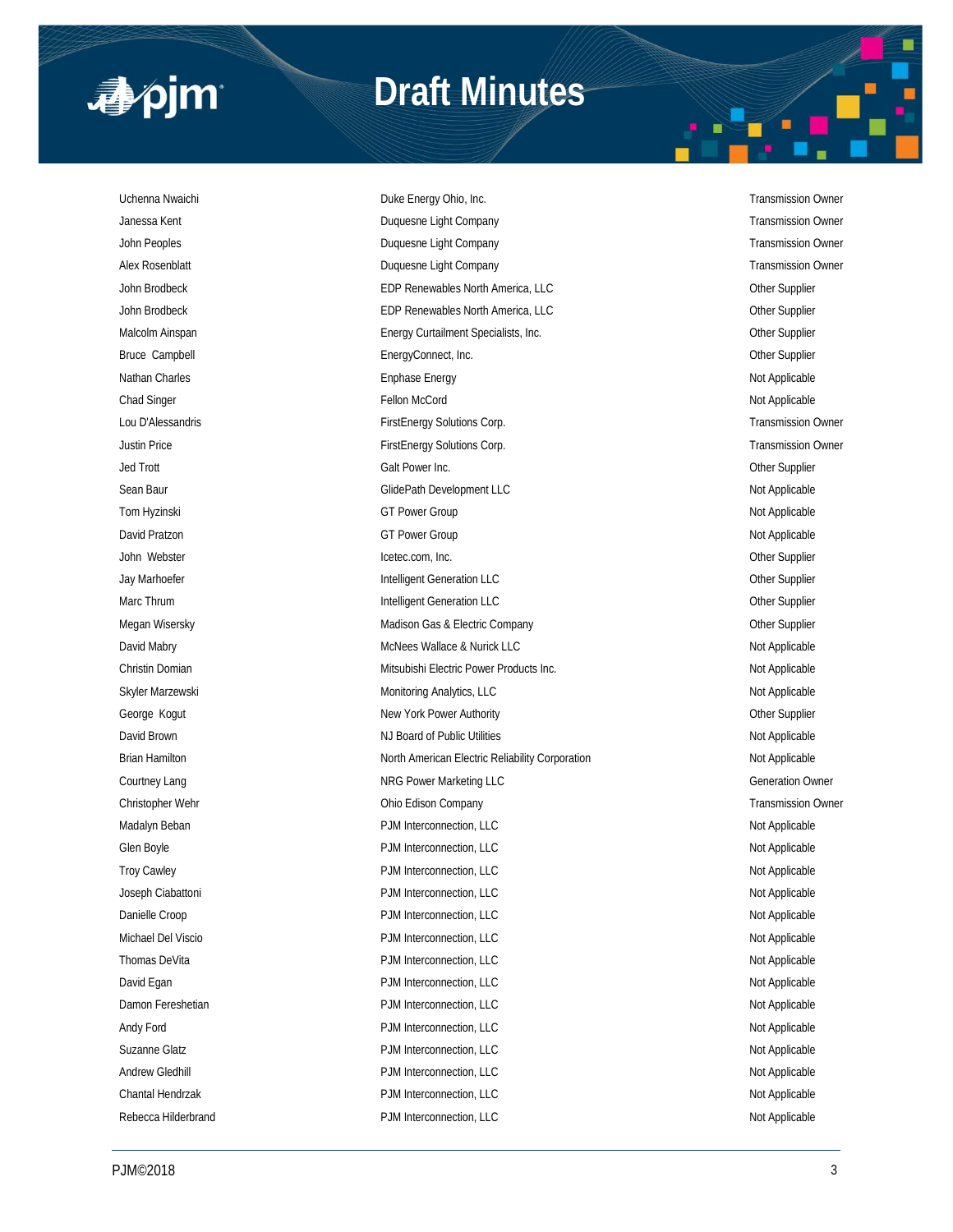

# **Draft Minutes**

| Imran Khan              | PJM Interconnection, LLC                       | Not Applicable              |
|-------------------------|------------------------------------------------|-----------------------------|
| Pete Langbein           | PJM Interconnection, LLC                       | Not Applicable              |
| Joe Mulhern             | PJM Interconnection, LLC                       | Not Applicable              |
| Keyur Patel             | PJM Interconnection, LLC                       | Not Applicable              |
| John Reynolds           | PJM Interconnection, LLC                       | Not Applicable              |
| Ken Schuyler            | PJM Interconnection, LLC                       | Not Applicable              |
| Henry Thomas            | PJM Interconnection, LLC                       | Not Applicable              |
| Cheryl Mae Velasco      | PJM Interconnection, LLC                       | Not Applicable              |
| Laura Walter            | PJM Interconnection, LLC                       | Not Applicable              |
| <b>Stanley Williams</b> | PJM Interconnection, LLC                       | Not Applicable              |
| Marj Garbini            | Potomac Electric Power Company                 | <b>Electric Distributor</b> |
| <b>Scott Razze</b>      | Potomac Electric Power Company                 | Electric Distributor        |
| George Beam             | PPL Electric Utilities Corp. dba PPL Utilities | <b>Transmission Owner</b>   |
| James Rouland           | PPL Electric Utilities Corp. dba PPL Utilities | <b>Transmission Owner</b>   |
| William Sharkazy III    | PPL Electric Utilities Corp. dba PPL Utilities | <b>Transmission Owner</b>   |
| Gary Greiner            | PSEG Energy Resources and Trade LLC            | Other Supplier              |
| Kriti Dawadi            | Public Service Electric & Gas Company          | <b>Transmission Owner</b>   |
| David Ellis             | Public Service Electric & Gas Company          | <b>Transmission Owner</b>   |
| Albert Grisolia         | Public Service Electric & Gas Company          | <b>Transmission Owner</b>   |
| Garan Gunn              | Public Service Electric & Gas Company          | <b>Transmission Owner</b>   |
| Alex Stern              | Public Service Electric & Gas Company          | <b>Transmission Owner</b>   |
| Christopher Mahila      | Public Utilities Commission of Ohio (The)      | Not Applicable              |
| Tom Hoatson             | Riverside Generating, LLC                      | Other Supplier              |
| Roleto Mangonon         | Rockland Electric Company                      | <b>Transmission Owner</b>   |
| Kenneth Foladare        | Tangibl                                        | Not Applicable              |
| Edrissa Cham            | Tradewind Energy, Inc.                         | Not Applicable              |
| Imelda Foley            | University of Delaware                         | Not Applicable              |
| Chad Dixon              | Viridity Energy, Inc.                          | Other Supplier              |
| Eric Winkler            | Winkler Energy Consulting                      | <b>Transmission Owner</b>   |
|                         |                                                |                             |

Author: Andrew Gledhill

#### **Antitrust:**

You may not discuss any topics that violate, or that might appear to violate, the antitrust laws including but not limited to agreements between or among competitors regarding prices, bid and offer practices, availability of service, product design, terms of sale, division of markets, allocation of customers or any other activity that might unreasonably restrain competition. If any of these items are discussed the chair will re-direct the conversation. If the conversation still persists, parties will be asked to leave the meeting or the meeting will be adjourned.

#### **Code of Conduct:**

As a mandatory condition of attendance at today's meeting, attendees agree to adhere to the PJM Code of Conduct as detailed in PJM Manual M-34 section 4.5, including, but not limited to, participants' responsibilities and rules regarding the dissemination of meeting discussion and materials.

### **Public Meetings/Media Participation:**

Unless otherwise noted, PJM stakeholder meetings are open to the public and to members of the media. Members of the media are asked to announce their attendance at all PJM stakeholder meetings at the beginning of the meeting or at the point they join a meeting already in progress. Members of the Media are reminded that speakers at PJM meetings cannot be quoted without explicit permission from the speaker. PJM Members are reminded that "detailed transcriptional meeting notes" and white board notes from "brainstorming sessions" shall not be disseminated. Stakeholders are also not allowed to create audio,